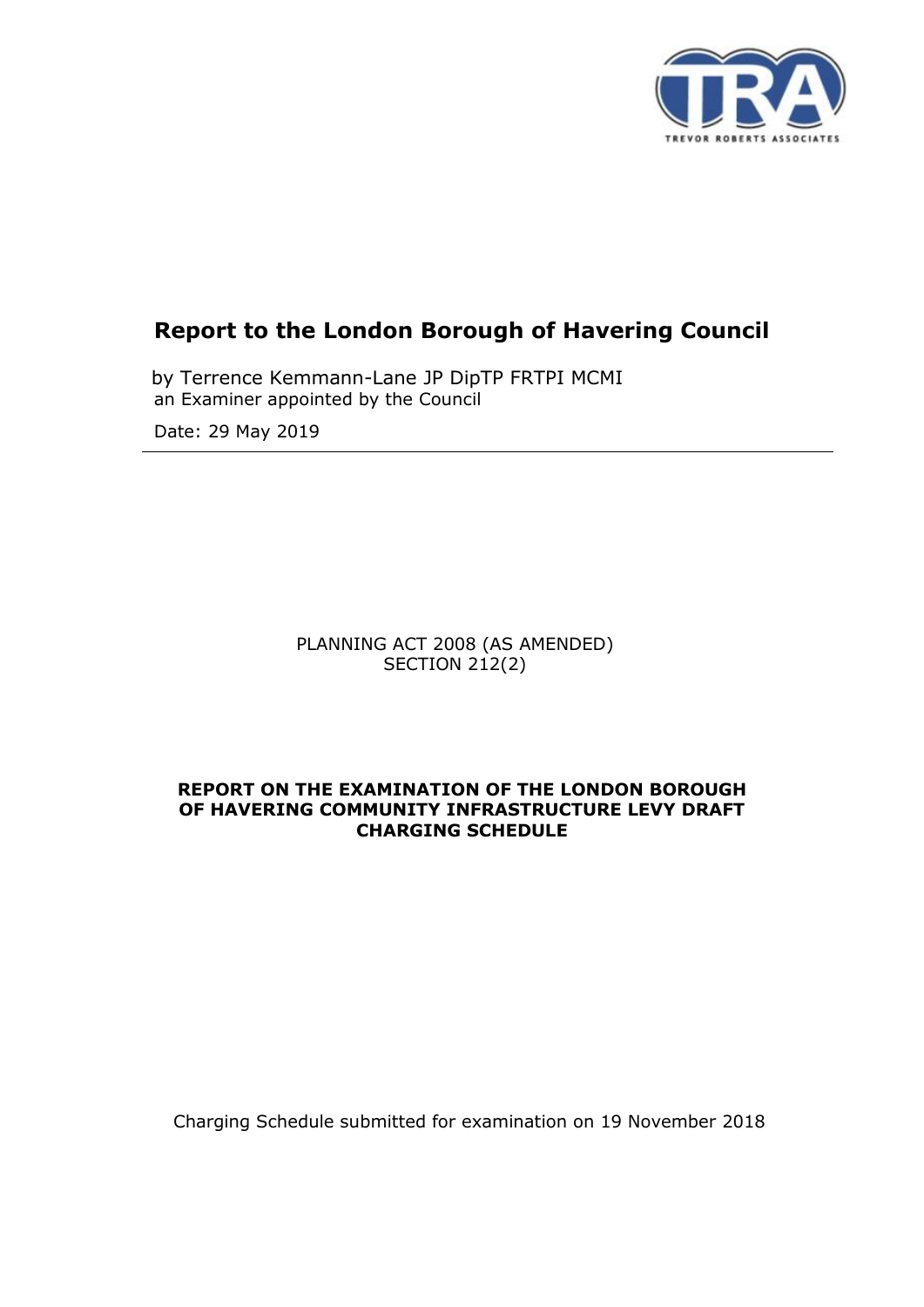## **Non Technical Summary**

 Community Infrastructure Levy Draft Charging Schedule, submitted and consulted collection of the levy in the borough. The proposed rates will not put This report concludes that the modified London Borough of Havering Council on during the course of this examination, provides an appropriate basis for the developments at risk, and it can be recommended for approval.

# **Introduction**

 1. This report contains my assessment of the London Borough of Havering Council (LBH) Community Infrastructure Levy (CIL) Draft Charging Schedule (DCS) in terms of Section 212 of the Planning Act 2008. It considers whether the schedule is compliant in legal terms and whether it is economically viable as well as reasonable, realistic and consistent with national guidance (Ministry of Housing, Communities and Local Government Guidance on the Community Infrastructure Levy). There were no requests for a hearing in the consultation responses and I have taken the view that the written representations are sufficient for the purposes of my examination.

 2. To comply with the relevant legislation the local charging authority has to submit a charging schedule that sets an appropriate balance between helping to fund necessary new infrastructure and the potential effects on the economic viability of development across the borough.

 for public consultation during the course of the examination, with a closing date for representations of 24 April 2019. I now provide a brief explanation of the reasons that the Council has modified the DCS. 3. The basis for my examination is the modified schedule that was published

# **Modifications to the Draft Charging Schedule**

 residential and retail developments. Following my initial reading of the completely compliant with the Community Infrastructure Regulations 2010 (as of charging schedules. Under Regulation 12, a charging authority may determine the format and content of a charging schedule, subject to certain DCS must contain: 4. The submitted DCS included differential charging rates in relation to submitted documents, it became clear that the submitted DCS was not amended). The specific regulations were concerned with the format and content provisions. In particular, Regulation  $12(2)(c)$  specifies specific content that a

 *"12(2)(c) where a charging authority sets differential rates in accordance with regulation 13(1)(a), a map which—*

 *(i) identifies the location and boundaries of the zones,* 

*(ii) is reproduced from, or based on, an Ordnance Survey map,* 

 *(iii) shows National Grid lines and reference numbers, and* 

 *(iv) includes an explanation of any symbol or notation which it uses; and* 

 *12(3)(c) a statement that it has been issued, approved and published in accordance with these Regulations and Part 11 of PA 2008."*

5. The residential rates were differentiated by 2 Zones – Zone A and Zone B –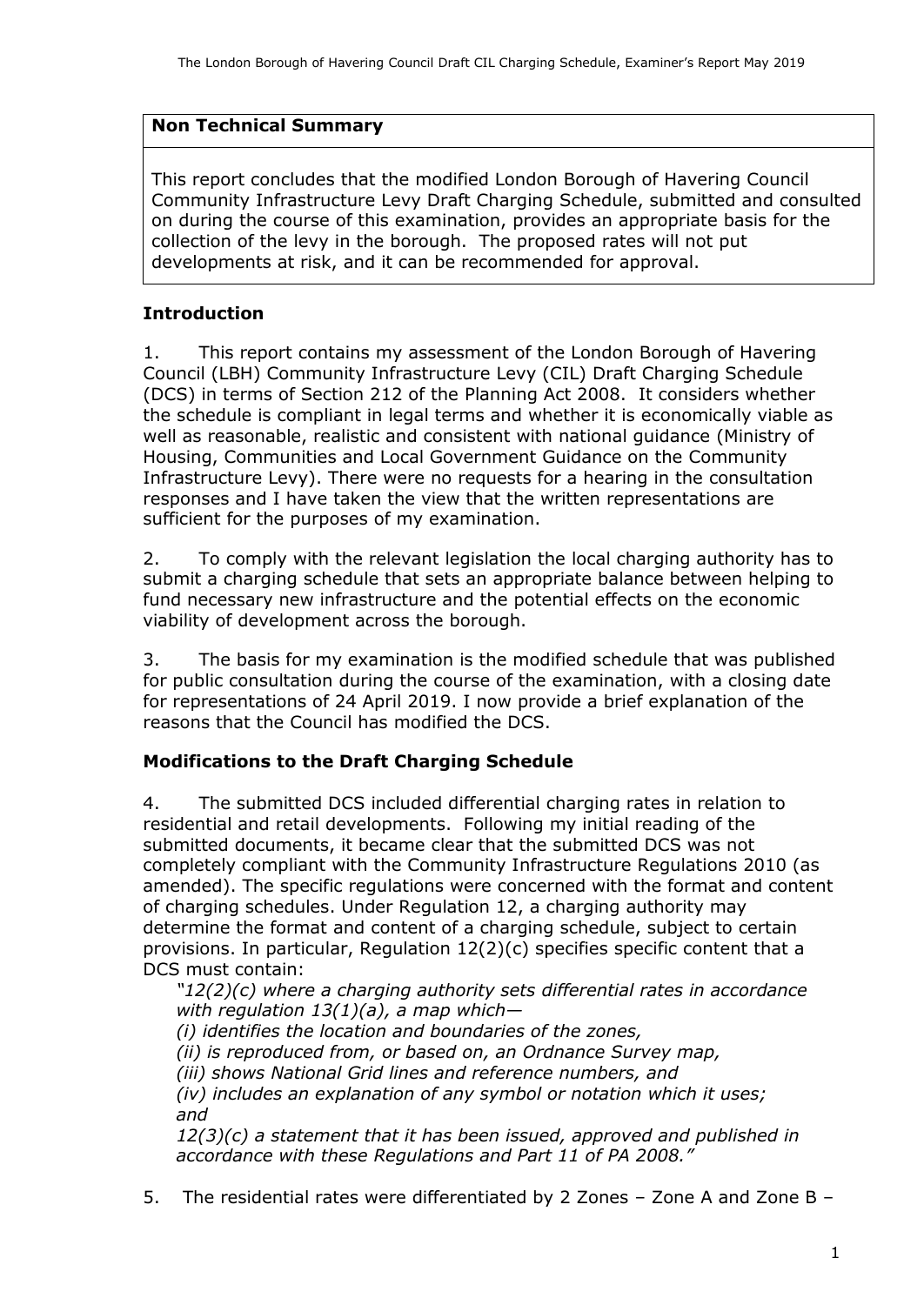and these zones were depicted on a map, while retail supermarkets, superstores and retail warehouses were differentiated from other retail by being above 280m<sup>2</sup> gross internal area. However, the 'All other retail' charging zones were not depicted on a map, which must be contained in the charging schedule. The submitted DCS requires that reference is made to the Local Plan, wherein the Metropolitan, District and Local Centres are defined, which obviously is not included as part of the DCS.

- 6. I made a number of points: a map is not contained in the charging schedule with an identification of 'All other retail' charging zone boundaries or any relevant symbol or notations, and there needed to be a Map or Maps which applied. In addition there were other more minor matters, such as National Grid lines and reference numbers that needed to be added. The Council readily acknowledged these points. Although the charging rates were not to be altered, the fact that additional mapping needed to be added within the show each of the areas within which the 'All other retail' charge would be DCS meant that these were modifications that needed to go through the Statement of Modifications procedure.
- to view online and at various locations within the Borough. A period of 4 weeks was provided for representations to be made, ending on 24 April made, and have taken them into account along with those made in respect of the October 2018 DCS. This report now deals with the DCS as modified 7. The Modifications were then advertised and the documents made available 2019. At the end of this period I was provided with the representations thus through the procedure described above.
- 8. For convenience, I set out below the CIL rates proposed by the Council. As mentioned in paragraph 6 above, the modifications did not affect the proposed charging rates.

| TYPE OF DEVELOPMENT (and use class)                                                                           | CIL RATE (£ PER M <sup>2</sup> OF NET ADDITIONAL<br>FLOORSPACE) |                |
|---------------------------------------------------------------------------------------------------------------|-----------------------------------------------------------------|----------------|
|                                                                                                               | ZONE A (NORTH)                                                  | ZONE B (SOUTH) |
| Residential*                                                                                                  | £125                                                            | £55            |
| Office and industrial                                                                                         | £0                                                              |                |
| Retail - supermarkets**, superstores<br>and retail warehouses*** above 280m2<br>gross internal area           | £175                                                            |                |
| All other retail (A1-A5) in Metropolitan,<br>District and Local Centres as shown on<br>the retail zoning maps | £50                                                             |                |
| Hotels                                                                                                        | £20                                                             |                |
| All other development                                                                                         | £0                                                              |                |

\*Including private care homes and retirement homes (excluding Extra Care)

 \*\* Supermarkets/Superstores are defined as shopping destinations in their own right, where weekly food needs are met, catering for a significant proportion of car-borne customers, and which can also include non-food floorspace as part of the overall mix of the unit.

 \*\*\*Retail Warehousing is defined as shopping destinations specialising in the sale of household goods (such as carpets, furniture and electrical goods), DIY items and other ranges of goods, catering for a significant proportion of car-borne customers.

**Note:** the Residential Charging Zones Map and the Retail Zoning Maps are appended at the end of this Schedule.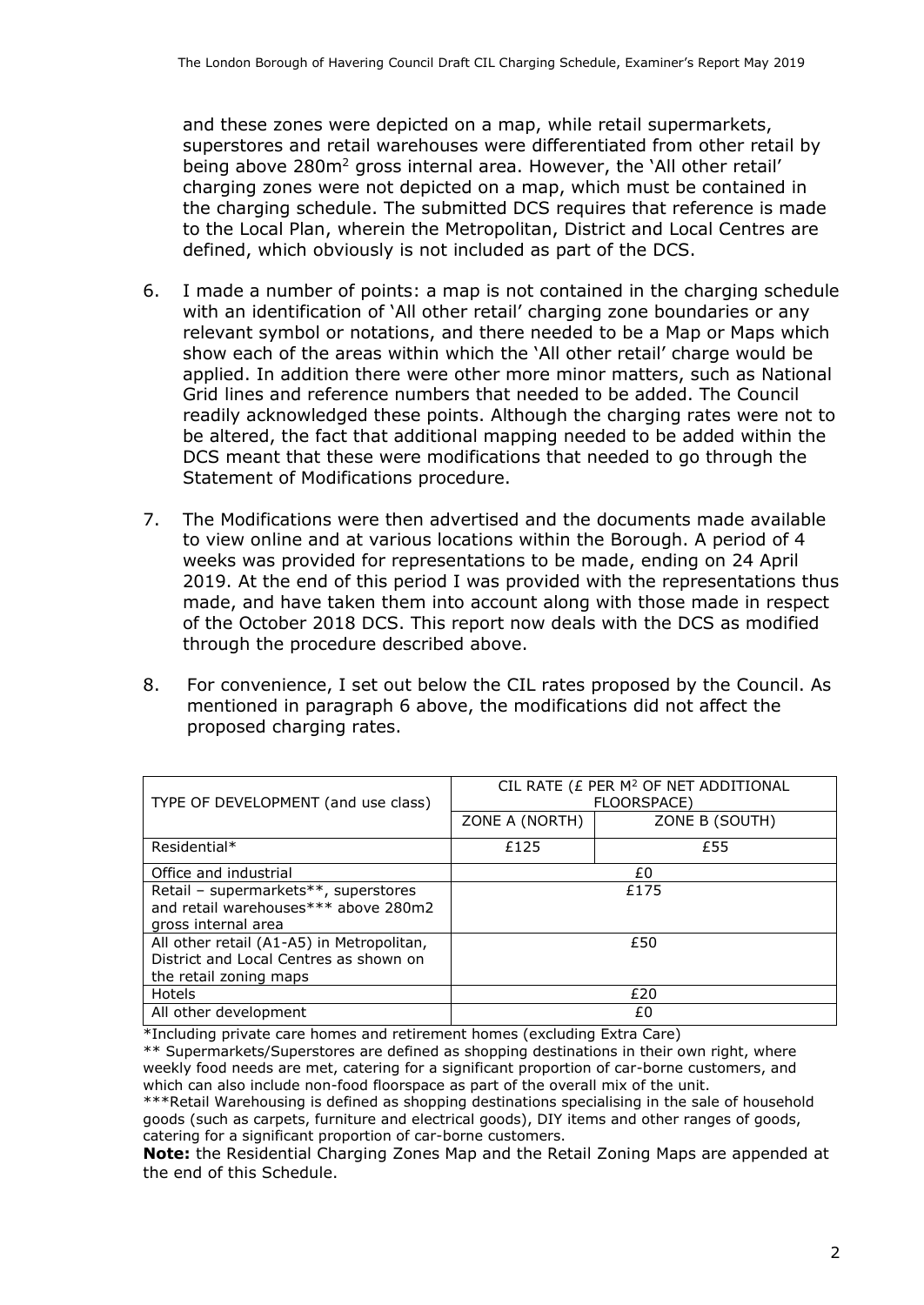### **Other Examiner's Questions**

- with the Regulations, dealt with above, I also raised a number of questions of the representations made, and inviting further responses to these. I also sought clarification from the Council's viability consultants of the level of apparent that a buffer had been allowed for, I could find no clear indication of its scale. Further, I questioned Benchmark Land Value (BLV) figure for industrial use, since it was shown as £650,000 in Table 4.39.1 – Summary of Benchmark Land Values in document CIL-CD07, but a figure of £750,000 is used in Figure 5.5.1 – Sample format for residential results, 9. In addition to my question to the Council (EQ-1) concerning compliance (under reference EQ-2) with the Council. These included reference to some 'buffer' against the maximum CIL charge. This was because, whilst it was and this value is used throughout the appendices to the document.
- 10. In relation to the question about the extent of buffer allowed for in setting the rates, the response was that for residential development, after allowing figures). With respect to commercial uses, the proposed charge of £175 and 44.44%, and for hotels the buffer is 71.42%. for the Mayoral CIL charge in addition to the proposed Borough charge, the buffer was close to 30% (see the Council's response to EQ-2 for precise psm for supermarkets etc equates to a buffer of between 65.28% and 28.28%, whilst for 'all other retail', the buffer equates to between 90.88%
- 11. In relation to my query about inconsistency between BLVs of £750,000 and £650,000 I am told that the correct figure is the latter and that the £750,000 was a typographical error. However, this error, which was used to establish the viability and maximum CIL charge for residential and retirement housing has the effect of an additional cost of £100,000 per gross hectare and effectively provides a greater buffer.
- 12. I ensured that my questions and answers were put on the Council's CIL invited to comment if they wished. I have taken all responses into account in my examination. webpage and sent to the original consultation respondents, who were

#### **Is the charging schedule supported by background documents containing appropriate available evidence?**

#### Does the Infrastructure Delivery Plan support the introduction of CIL?

- 13. The Council commissioned an Infrastructure Delivery Plan (IDP), document CIL-CD05, which was published in March 2018. The aim of the IDP is to set out the type and scale of infrastructure required to underpin the Local The Local Plan (LP) was submitted for examination in March 2018, covering examination has not yet been delivered, but the LP is expected to be Plan's vision and framework for the future development of the Borough. the period 2016 -2031: at the time of writing the Inspector's report on that adopted during the summer of 2019.
- 14. The IDP was compiled in consultation with all the relevant delivery categories: Transport; Education; Health and Well-being; Utilities; Flood agencies. The need for infrastructure was assessed in the following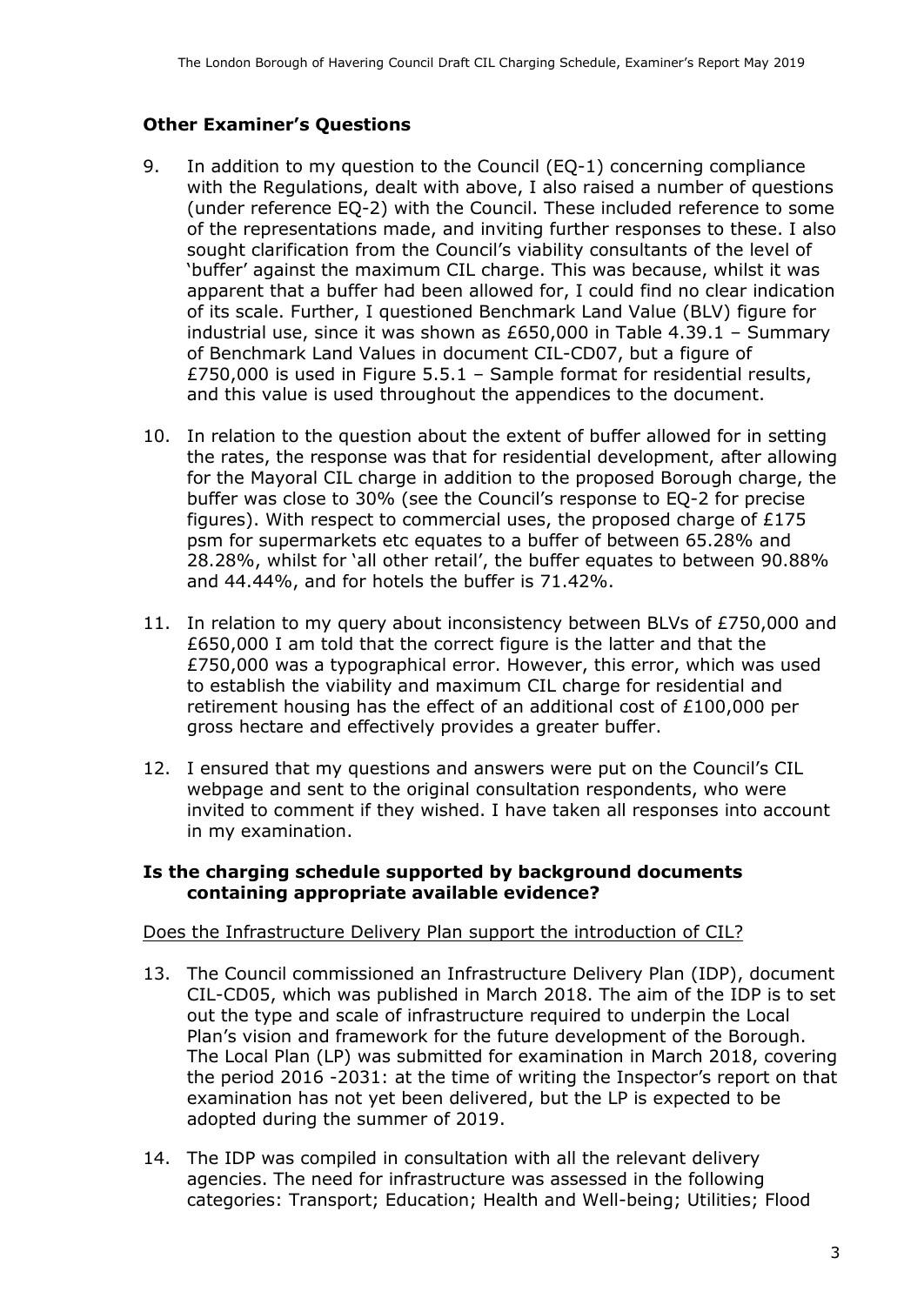and Environment. It includes an explanation of the main funding sources likely to be available. Tables ES1 and 7.1 within the document set out the estimated total cost of identified infrastructure requirements, arriving at a Protection; Culture & Community; Green Infrastructure; Recreation & Leisure; Emergency Services; Waste Management; Urban Regeneration; total of £578m.

- 15. A further document, the Infrastructure Funding Gap Report (IFGR), document CIL-CD04, was commissioned. This report, dated October 2018, demonstrates an aggregate funding gap after taking into account CIL of likely development that will come forward during the LP period, projected CIL income amounts to about £67m. The report also provides an funding, funding from the Greater London Authority/Transport for London, developer contributions, central government allocations, lotteries and charities, and direct charges for services as in the case of utility companies. The total funding from these sources is circa £134m. Thus, after allowing for funding from other sources, their remains a gap of the order of £444m. Clearly CIL will make a contribution to meeting this, but there will still be a gap of some £377m: CIL can be a useful contributor, but will make only a modest contribution. projected income. The estimated CIL receipts are based on an assessment excluding that which has planning permission granted already. The estimate of the total available funding, which includes the Council's capital
- 16. Thus I am satisfied that the IDP reflects the infrastructure requirements of the emerging Local Plan for the Borough and that there is a funding gap. The proposed charges will make a modest contribution, and I consider that the need to impose the CIL has been demonstrated by the figures.

Does the economic viability evidence support the introduction of CIL?

- 17. The Council commissioned a report, called the Havering CIL Viability Assessment (VA), from a consultancy specialising in development viability studies. This report, dated October 2018 (document CIL-CD07) with 5 Draft Charging Schedule (PDCS) that was dated February 2015 (document Appendices, followed on from an earlier report prepared for the Preliminary CIL-SD03). In addition a Retail Warehouse Sensitivity Test was produced (document CIL-CD12).
- 18. The VA uses a residual valuation method of calculating the value of each and deducting development costs (construction, fees, finance, sustainability requirements, CIL and other plan policy costs) and developer's profit. The residual amount is the sum left after these costs have been deducted from the value of the development and guides the amount available for site acquisition. A 'Benchmark Land Value' (BLV) is used, being the value above the existing use value a landowner would accept, including an incentive to sell, to bring the site to market for development. This is a standard approach advocated by the Harman development. This involves calculating the value of the completed scheme Report. The VA also includes allowance for Mayoral CIL (Mayor of London CIL 2) at the rate of £25 per square metre (psm).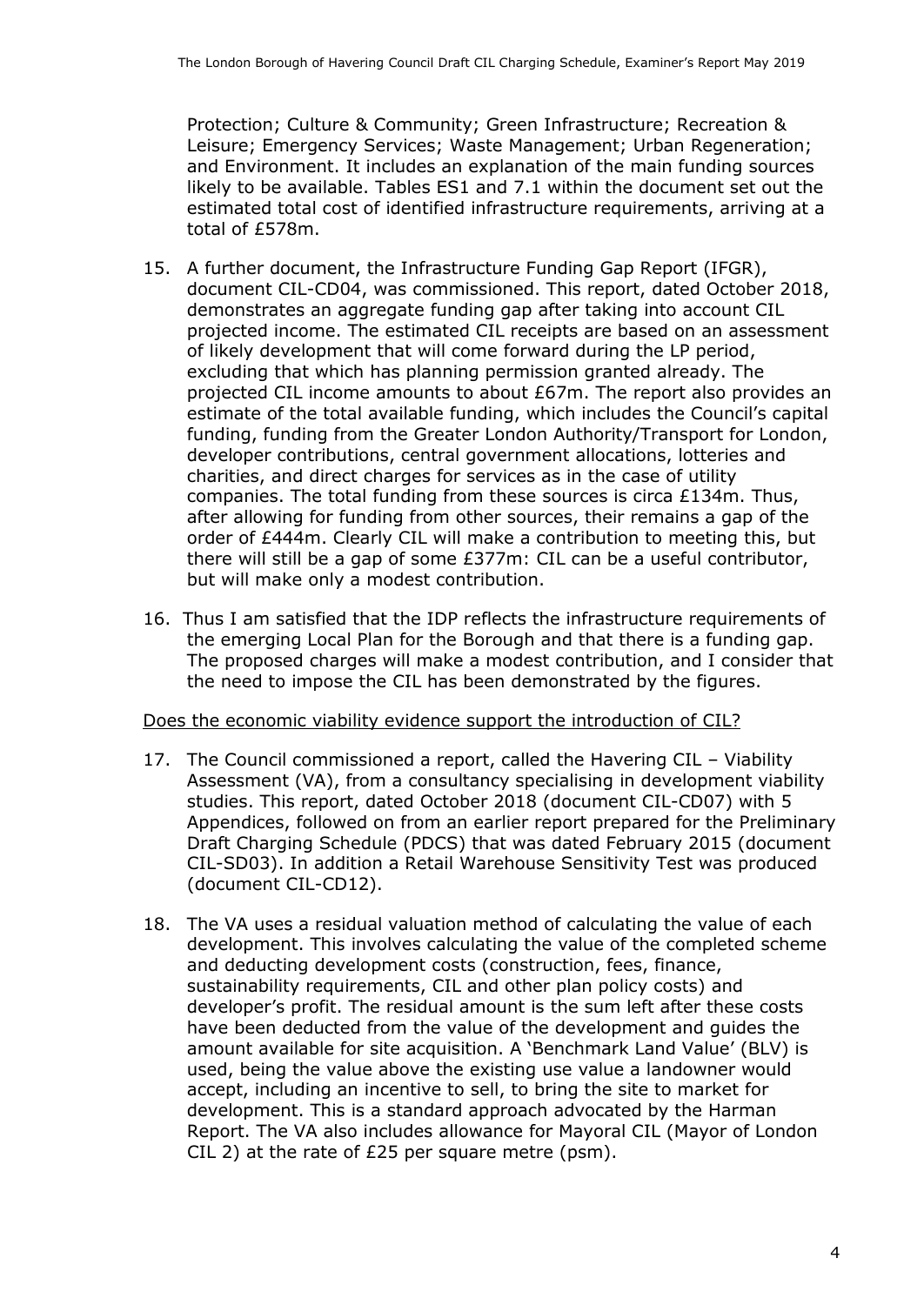- 19. The VA considers the type and likely locations for residential growth in the borough. This ensures that any proposed CIL charge will be applied to compares the residual land values (RLVs) of a range of generic developments (typologies) to a range of BLVs as an indication of existing or those developments most likely to come forward. The study's methodology alternative land use values relevant to site use and locality. Ten residential development typologies were appraised, representing the types of site that the Council expects to come forward.
- reflecting a range of use classes on existing commercial sites. The assessment assumed that the site could currently accommodate one of three existing uses (thereby allowing the site to be assessed in relation to a range of three current use values ('CUVs')) and that the development involves the intensification of the site. Lower rents and higher yields for reflecting the lower quality and lower demand for second hand space, as well as the poorer covenant strength of the likely occupier of second hand would be incurred to secure a letting of the existing space. A 15% - 20% landowner premium is added to the resulting existing use value as an premium would vary between sites, and be determined by site-specific 20. A series of commercial development typologies are also appraised existing space than the planned new floorspace have been assumed, space. A modest refurbishment cost is allowed for to reflect costs that incentive for the site to come forward for development. The actual circumstances, so the 15% - 20% premium has been adopted as a 'top of range' scenario for testing purposes.
- 21. In relation to locality, for residential development only, the VA identifies two areas or zones where differential rates should be applied. For commercial development, retail development is shown as being able to support a CIL charge, but with differential rates, one for supermarkets, Metropolitan, District and Local Centres as defined in the Local Plan. The only other commercial development found to have viability levels able to absorb a charge is hotel development. The VA finds that all other development should be set at a nil charge. superstores and retail warehouses and one for all other retail (A1-A5) in

## **Conclusion**

 22. The DCS is supported by evidence of community infrastructure needs and a funding gap has been identified. I am satisfied that the VA follows good and used and adequate headroom – a minimum 'buffer' of at or just below 30% is allowed for. I conclude that the DCS is supported by satisfactory viability evidence and evidence of the costs of infrastructure and that the accepted practice. Furthermore, there is evidence for the various inputs background documents contain appropriate available evidence.

#### **Are the charging rates informed by and consistent with the evidence?**

#### Is the level of CIL proposed for residential development justified?

 23. At paragraph 22 above I conclude that the DCS is supported by satisfactory viability evidence. However among the responses to the consultation on the DCS there were two issues raised that I need to deal with: firstly whether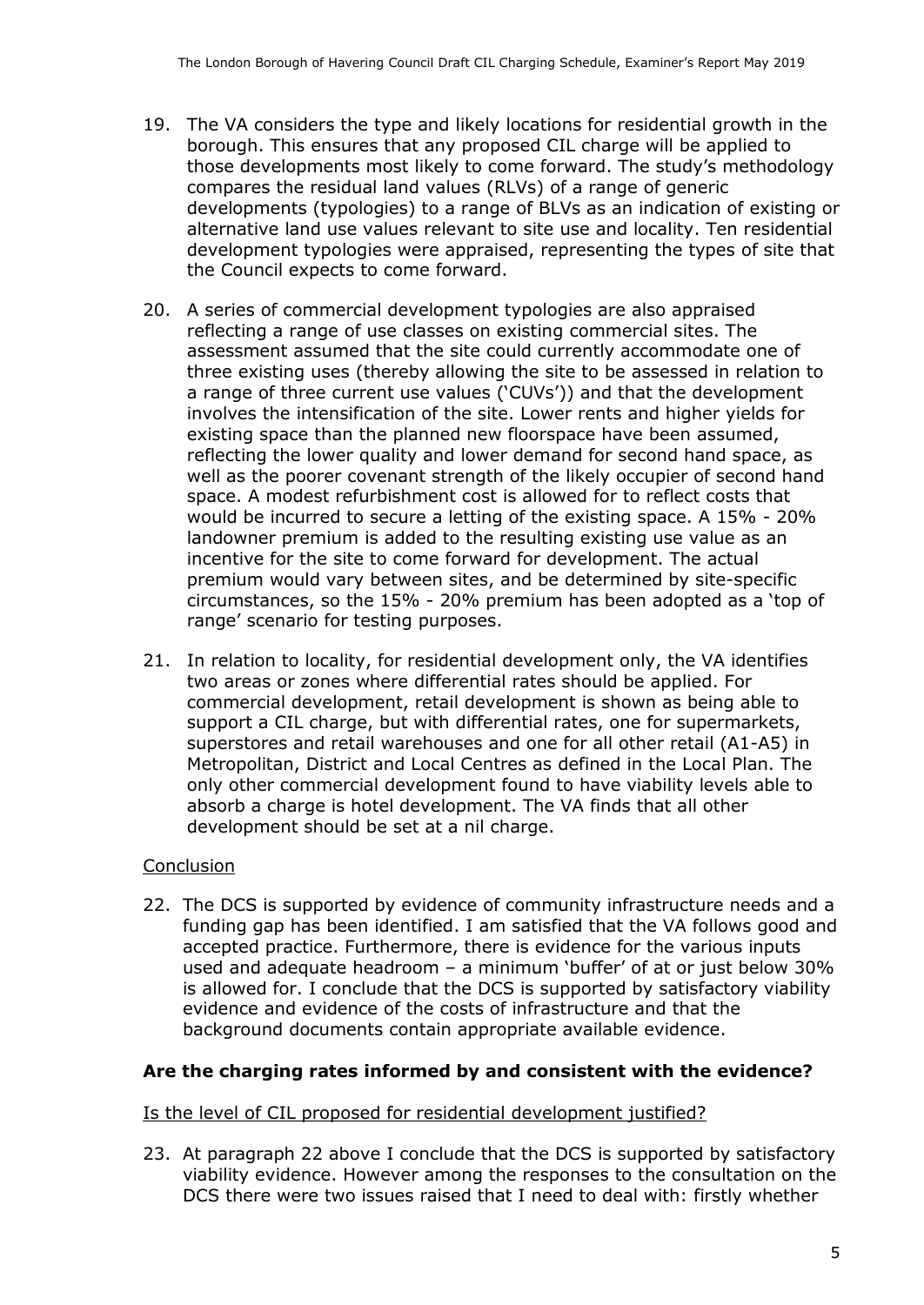the delivery of the LP's housing requirement will be adversely affected by the introduction of CIL, and secondly the justification for the increase in charges in Zones A and B in the DCS compared with those in the PDCS.

- 24. The first of these issues whether CIL will affect the supply of housing in the Borough, so that the LP target for new dwellings may not be met - essentially revolves around whether CIL is set at a level that does not damage the viability of residential development generally. It is the role of at rates that harm the viability of development in the Borough. this examination to ensure, on the basis of the evidence, that CIL is not set
- 25. As I report in paragraphs 17 to 21 above, the DCS is supported by a VA normal practice in such studies and by the development industry generally. The setting of CIL rates can only be done on the basis of evidence. No that has been carried out in accordance with appropriate advice and follows evidence has been submitted that throws any significant doubt on the inputs or the outcome of the VA.
- 26. It is clear that there is particular difficulty in producing viable higher density (flatted) schemes while providing the profit margin of 20% allowed for in the assessments. The VA explains that there are tested schemes that will not be viable even if CIL was set at a zero rate, and only a change in other factors will make them viable. Indeed, the VA has taken the approach that, if a scheme is unviable before CIL is levied, it is unlikely to come forward and CIL will not be a critical factor. The VA has therefore disregarded paragraph 6.8). The footnote to this text also refers to sensitivity analyses that reduce affordable housing in increments down to 0%, which shows that even such reductions do not always remedy viability issues. 'unviable' schemes in recommending an appropriate level of CIL (VA
- 27. This approach (of dismissing schemes that are indicated as being unviable irrespective of the imposition of CIL) is challenged in representations, but there is no alternative evidence or analysis put forward. In fact, it is stated that a high-level scheme specific appraisal, supported by a development viability specialist, supports the view that high density flatted schemes will the analysed scheme would be viable at a lower rate or with a zero rate. No additional evidence arising from the scheme specific appraisal has been put forward. The only further comment made in the representation in this developer profit to below an acceptable level – ie below the 20% profit be unviable with the imposition of CIL: but there is no comment on whether regard is that the proposed CIL rate would have the effect of reducing margin adopted in the VA.
- CIL, there are areas of the Borough, and schemes of high density, that are important for housing delivery, that are very testing from the point of view of viability. It may be that, as a result, housing delivery to meet LP targets will be challenging. However, I cannot find fault with the rationale behind the approach that if a scheme is unviable without a CIL charge, it is not a critical factor in setting charging rates and CIL itself will not be a prime determining factor. 28. My conclusions on this are that, for reasons other than the imposition of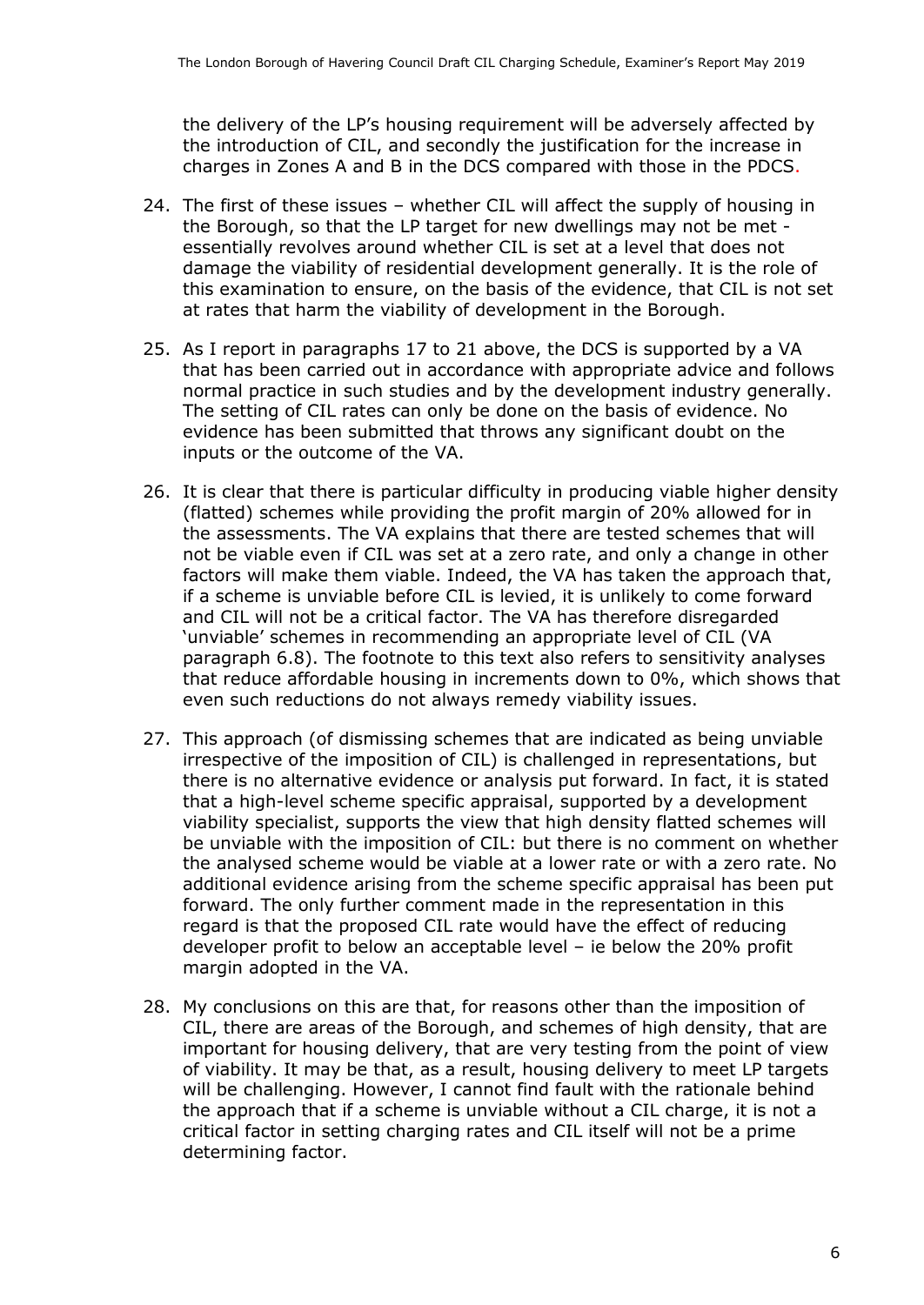- 29. A further matter that I must address in this part of the report is the Representations criticise the allowance of £2,000 per residential unit as being without supporting justification. I have seen similar figures put into varying from site to site, I consider that to put a reasonable proxy figure into the assessment at least leans towards caution. I and other Examiners have accepted this approach and I accept it here. allowance in the VA for continuing section 106 contributions. viability appraisals elsewhere. In the context of site specific requirements
- 30. The second issue, as put by a representor, is the fact that the uplift in the proposed DCS rate for Zone A represents a large increase on the PDCS rate Zone B is a modest 10% uplift. and this puts in doubt the justification for that rate. Arithmetically it is correct that the currently proposed residential charge in Zone A is 79% higher that the rate proposed in the PDCS, whilst the same calculation for
- the charges is methodologically correct. However, the percentages of rate reference to the starting point charge, and provides no information as to the likely impact on development of the revised charge. As explained for the Council, if a rate of say £10 psm were to be increased by 50% this would take the charge up to £15 per sq ft. An increase of 50% appears to be significant, however this in fact only represents a £5 per sq m increase. More particularly however, the percentage uplift does not identify the impact on development viability of such a charge. The important issue to of this on residual land value of developments. 31. The Council accepts that the simple analysis of the percentage increase in increases in themselves can be misleading as the increase is expressed by consider is the amount of the actual charge being proposed and the impact
- 32. As set out in the VA analysis of the appraisal testing, the charge amounts to an average of 2.3% of total scheme value in the residential Zone B (south founded on cogent evidence. I agree with the Council and its viability the viability of development generally in the Borough, and that where, in certain areas and for high density schemes there are viability issues, CIL is of the A1306) and an average of 3.8% in zone A (north of the A1306). The simple calculation of the percentage increase between PDCS and DCS residential rates is no indication that the currently proposed rates are not consultants that the proposed charges are unlikely to adversely impact on not the significant driver for this difficulty.

#### **Conclusion**

 33. The rates proposed for residential development in the Borough have been established by the Council on the basis of a Viability Assessment The methodology used is consistent with CIL Guidance and industry commissioned from experienced consultants in development economics. practice. The CIL rates proposed for residential development are justified.

#### **Is the CIL rate for Retail development justified by the Viability Assessment?**

 the VA – 'retail supermarkets, superstores and retail warehouses' and 'all 34. Representations question the two retail typologies chosen to be tested in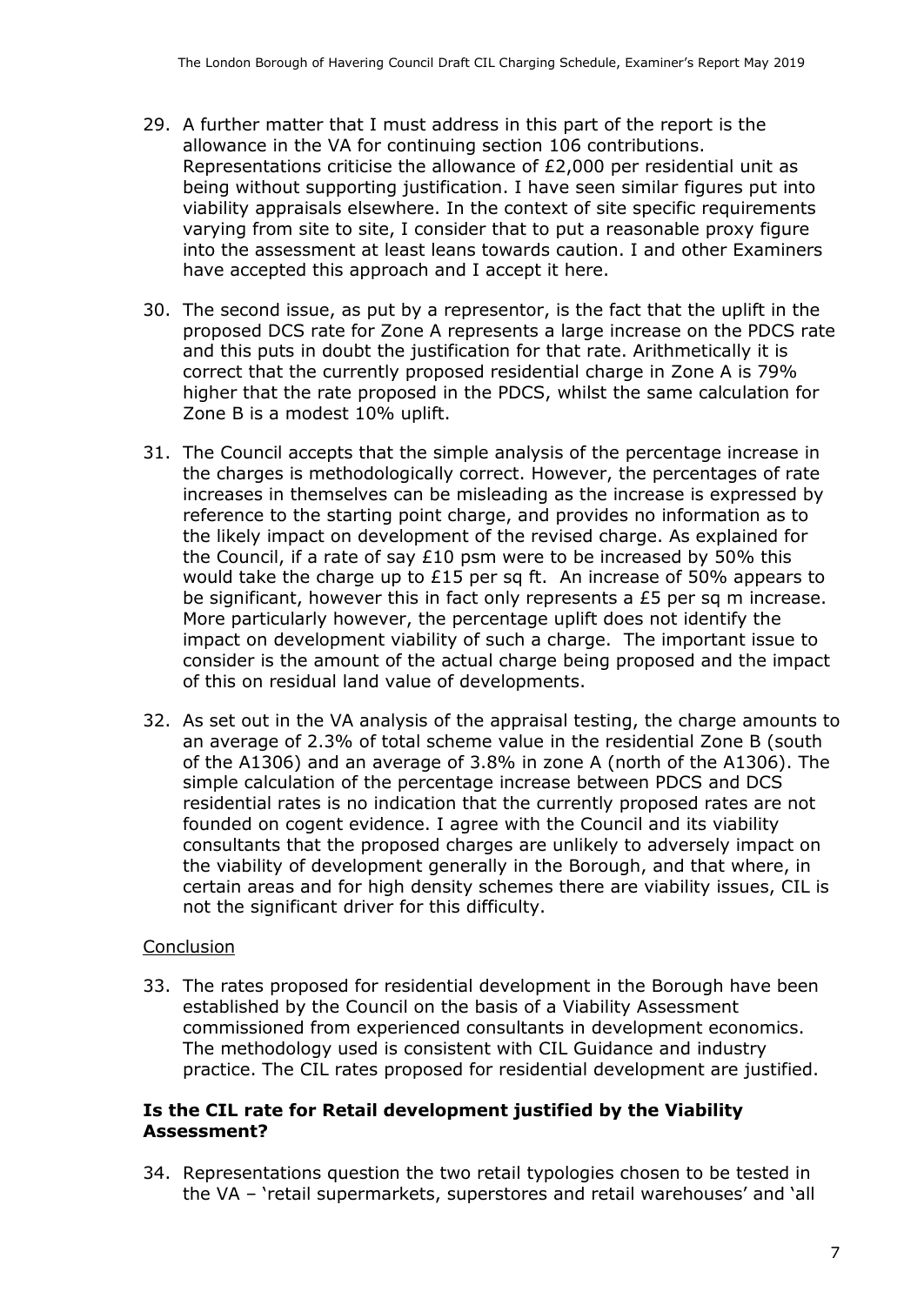other retail' and what is seen as an insufficient number of developments/locations assessed.

- assessments and CIL charging schedules, as is the divide between units that are above and below the Sunday Trading Threshold levels. The larger store types are clearly identifiable in everyday experience, whilst I can viability, I consider the 2 typologies adequately represent the retail market. 35. In my experience the two typologies are not uncommon in CIL viability accept that the smaller units, below  $280m^2$ , reasonably reflect the 'all other retail' category. For the 'high level' appraisals required to establish CIL
- retail warehouses and supermarkets have a similar capacity to absorb CIL charges, despite rent and yield differences, is persuasive. I also support the contention that to test smaller or larger developments would be a matter of scaling, resulting in the same outcome for the level of charge. In addition I CD12) has been run with build costs identified in BCIS, demonstrating the ability to accommodate a maximum CIL charge ranging between  $E32m^2$  to  $£504m<sup>2</sup>$ . The appraisals and the absence of any contrary evidence lead me 36. The explanations given on behalf of the Council that experience shows that note that a further sensitivity test for retail warehouses (document CILto conclude that the retail rates are justified.

#### **Does the evidence demonstrate that the proposed charge rates would not put the overall development of the area at serious risk?**

 37. The Council's decision to set differential rates for residential and retail, and development values and likely costs. All other development has a Nil rate, a rate for hotel developments is based on reasonable assumptions about and the evidence gives reasonable confidence that development will remain viable across most of the area if the charge is applied.

#### **Other Matters**

- 38. There is a representation that contends that the six weeks allowed for consultation on the DCS was insufficient, bearing in mind that the PDCS was consulted on between February and April 2015. It is also suggested that it would have been more appropriate to have published a revised PDCS in view of the time that has passed. I note that the six week period Furthermore there is no requirement for a revised PDCS to be produced, irrespective of the length of time that elapses between a PDCS and the DCS. I am satisfied that sufficient time has been allowed for properly for consultation is in excess of the requirements of the CIL Regulations. judged responses to be made.
- 39. A small final point: on page 2 above I have set out the charging rates table slightly to refer to the Zoning Maps, in the row for 'All other retail' and in a necessary to be clear within the table that the Zoning Maps are referred to and where to find them. I do not consider that it is necessary for me to make a formal recommendation about this. The Council has confirmed that it will make the appropriate changes to the text, and I am happy to leave it for the convenience of readers of this report. I have amended the text 'Note' following the existing footnotes to the table. I consider that it is to the Council to do so.